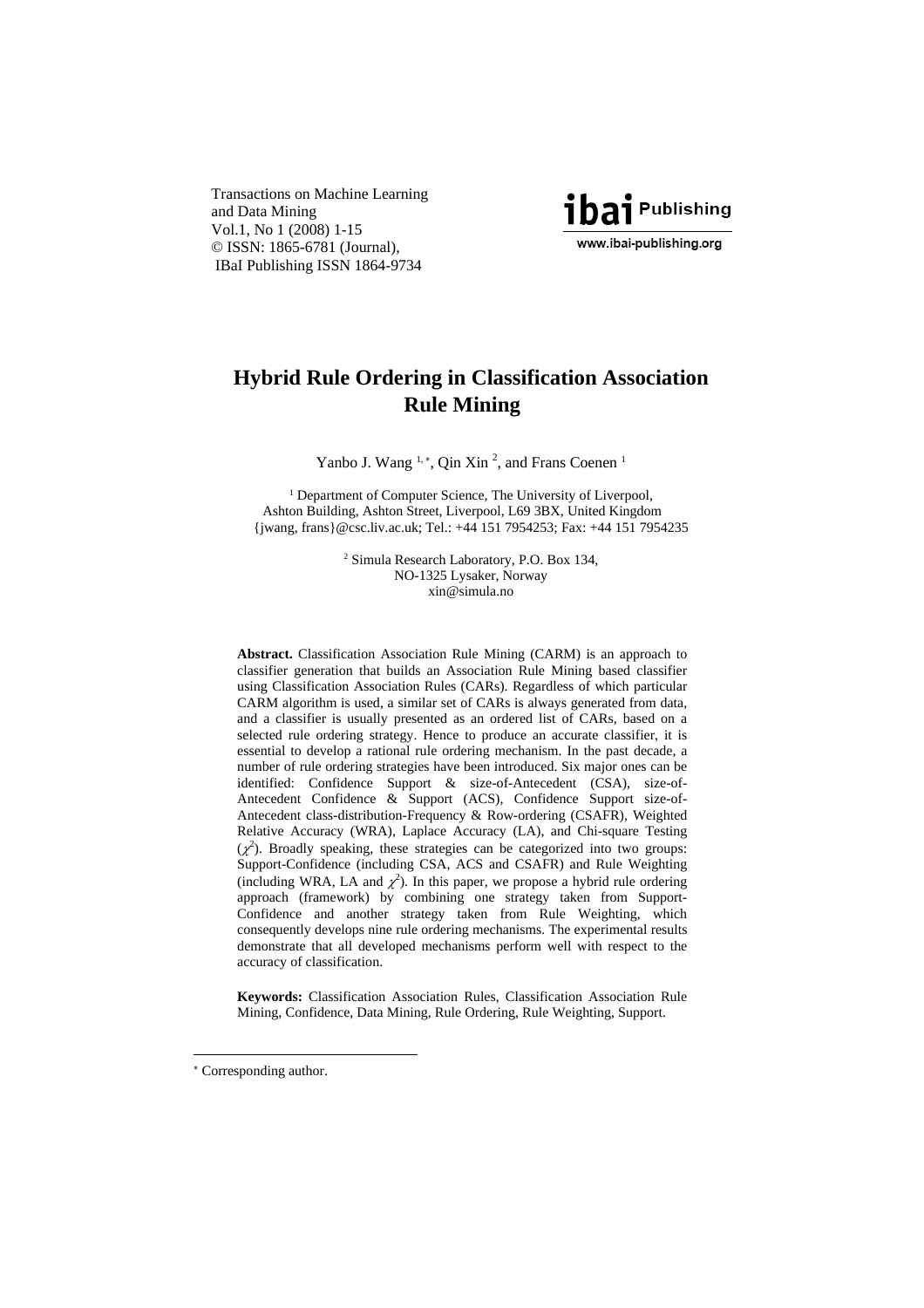### **1 Introduction**

Data mining is an area of current research and development in computer science, which is attracting more and more attention from a wide range of different groups of people. It aims to extract various types (models) of hidden, interesting, previously unknown and potentially useful knowledge (i.e. rules, patterns, regularities, customs, trends, etc.) from databases, where the volume of a collected database can be measured in gigabytes. Association Rule Mining (ARM), first introduced by Agrawal et al. [\[1\]](#page-12-0), is a well-known data mining research field. It aims to extract a set of Association Rules  $(ARs)$  — a common model of mined knowledge — from a given transactional database  $D_T$ . Let  $I = \{a_1, a_2, ..., a_{n-1}, a_n\}$  be a set of (binary-valued) database attributes (items), and  $T = \{T_1, T_2, ..., T_{m-1}, T_m\}$  be a set of database records (transactions),  $D_T$  is described by *T*, where each  $T_j \in T$  comprises a set of items  $I' \subseteq T$ *I*. An AR describes an implicative co-occurring relationship between two sets of items in  $D_T$ , expressed in the form of an "antecedent  $(X) \implies$  consequent  $(Y)$ " rule, where X, *Y*  $\subseteq$  *I* and *X*  $\cap$  *Y* =  $\emptyset$ . In ARM, two threshold values are usually used to determine the significance of an AR:

- 1. **Support:** A set of items *S* is called an itemset. The support of *S* is the proportion of transactions *T* in *T* for which  $S \subset T$ . If the support of *S* exceeds a user-supplied support threshold  $\sigma$ , *S* is defined to be a frequent/significant itemset.
- 2. **Confidence:** Represents how "strongly" an itemset (rule antecedent) *X* implies another itemset (rule consequent) *Y*. A confidence threshold  $\alpha$ , supplied by the user, is used to distinguish high confidence ARs from low confidence ARs.

An AR " $X \Rightarrow Y$ " is said to be *valid* when the support for the co-occurrence of *X* and *Y* exceeds  $\sigma$ , and the confidence of this AR exceeds  $\alpha$ . The computation of support is:

$$
support(X \cup Y) = count(X \cup Y) / |T|,
$$
\n(1)

where *count*( $X \cup Y$ ) is the number of transactions containing the set  $X \cup Y$  in  $T$ , and  $|T|$  is the size function (cardinality) of the set  $T$ . The computation of confidence is:

$$
confidence(X \implies Y) = support(X \cup Y) / support(X). \tag{2}
$$

The most well-known ARM algorithm is the Apriori algorithm, developed by Agrawal and Srikant [\[2\]](#page-12-1), which has been the basis of many subsequent ARM and/or ARM-related algorithms.

Classification Rule Mining (CRM) [\[3\]](#page-12-2) is a data mining technique for identifying hidden Classification Rules  $(CRs)$  — another common knowledge model — in a given class database  $D_{\text{C}}$ , the objective being to build a classifier to categorize "unseen" data instances/records. Generally  $D<sub>C</sub>$  is described by a relational database table that includes a class attribute  $-$  whose values are a set of pre-defined class labels  $C = \{c_1, c_2, ..., c_{|C|-1}, c_{|C|}\}\$ . The process of CRM consists of two stages: (i) a training phase where CRs are generated from a set of training data instances  $D_R \subset D_C$ ; and (ii) a test phase where "unseen" instances in a test dataset  $D_E \subset D_C$  are assigned into pre-defined class groups. A  $D_C$  is established as  $D_R \cup D_E$ , where  $D_R \cap D_E = \emptyset$ . Both  $D_R$  and  $D_E$  share the same database attributes except the class attribute. By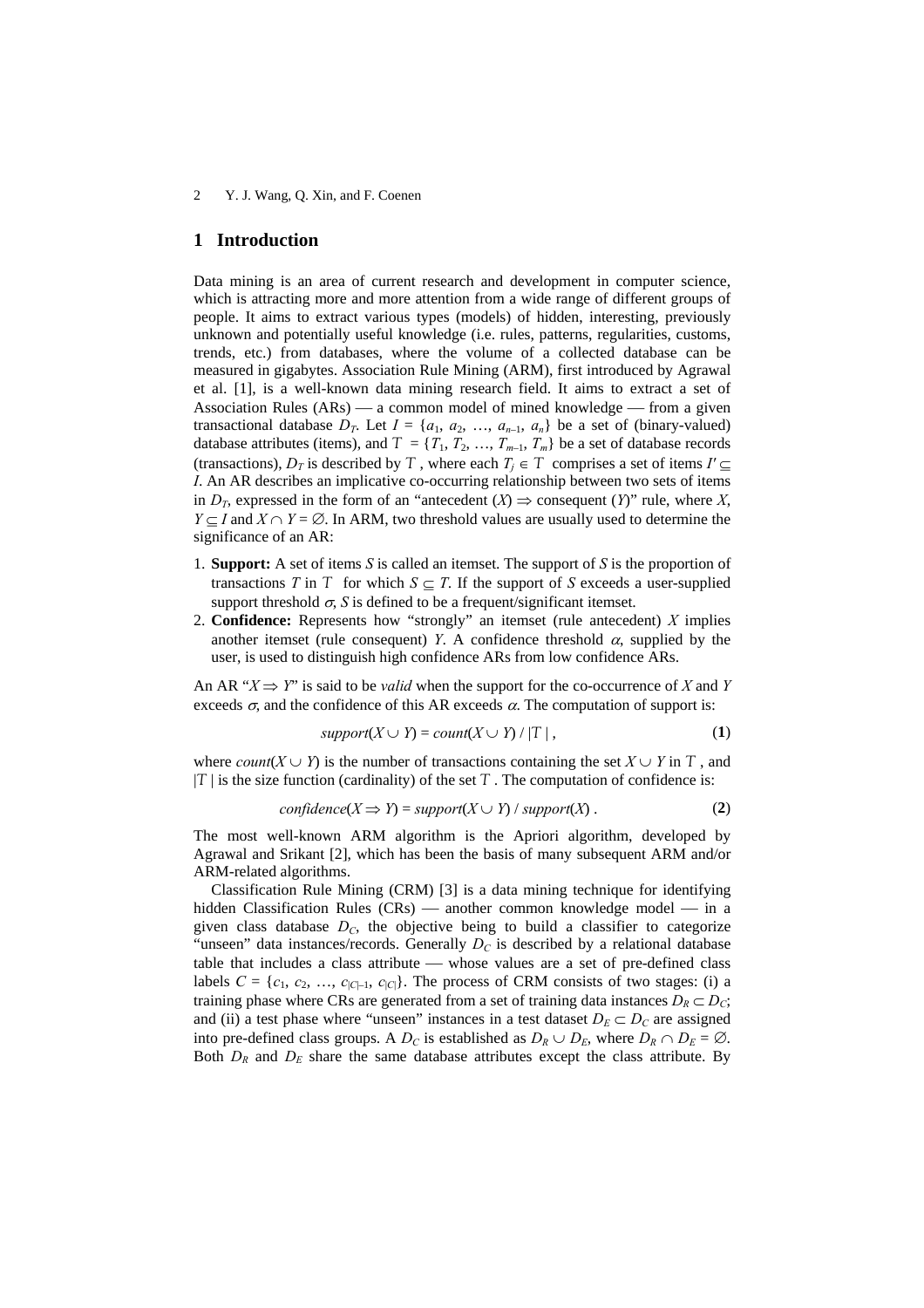convention the last attribute in each  $D_R$  record usually indicates the pre-defined class of this record, noted as the class attribute, while the class attribute is missing in  $D<sub>E</sub>$ . One approach to CRM is to employ ARM methods to identify the desired CRs, i.e. Classification Association Rule Mining (CARM) [\[4\]](#page-12-3).

CARM mines a set of Classification Association Rules (CARs) from a classtransactional database  $D_{C-T}$  (i.e. the well-established transactional database in a class fashion). A CAR is a special AR that describes an implicative co-occurring relationship between a set of items and a pre-defined class, expressed in the form of an "antecedent  $(X) \Rightarrow$  consequent-class  $(c_i)$ " rule. Coenen et al. [\[5\]](#page-12-4) and Shidara et al. [\[6\]](#page-12-5) suggest that results presented in the studies of [[7–](#page-12-6)[9\]](#page-12-7) show that in many cases CARM offers greater classification accuracy than other traditional CRM methods, such as C4.5 [[3\]](#page-12-2) and RIPPER (Repeated Incremental Pruning to Produce Error Reduction) [\[10\]](#page-12-8). Coenen and Leng [\[11\]](#page-12-9) further indicate:

- 1. *"Training of the classifier is generally much faster using CARM techniques than other classification generation techniques such as decision tree and SVM (Support Vector Machine) approaches"* (particularly when handling multi-class problems as opposed to two-class problems);
- 2. *"Training sets with high dimensionality can be handled very effectively"*; and
- *3. "The resulting classifier is expressed as a set of rules which are easily understandable and simple to apply to unseen data (an advantage also shared by some other techniques, e.g. decision tree classifiers)".*

In the past decade, a number of CARM approaches have been developed. Although these CARM methods employ different ARM techniques to extract CARs from a given  $D_{C,T}$ , a similar set of CARs is always generated, usually based on user-supplied support and confidence thresholds. Regardless of which particular method is used to generate CARs, a classifier is usually presented as an ordered list of CARs, based on a selected rule ordering strategy. Hence, it can be observed that the way to produce a more accurate CARM classifier is to develop a better rule ordering approach. Six major CARM rule ordering mechanisms can be identified: Confidence Support & size-of-Antecedent (CSA), size-of-Antecedent Confidence & Support (ACS), Confidence Support size-of-Antecedent class-distribution-Frequency & Row-ordering (CSAFR), Weighted Relative Accuracy (WRA), Laplace Accuracy (LA), and Chisquare Testing  $(\chi^2)$ . In this paper, we divide these mechanisms into two categories: Support-Confidence based which includes CSA, ACS and CSAFR; and Rule Weighting based which includes WRA, LA and  $\chi^2$ . We subsequently propose a hybrid rule ordering approach (framework) by combining one mechanism taken from Support-Confidence and another mechanism taken from Rule Weighting. As a consequence, nine rule ordering mechanisms are produced. With regard to the Best First Rule case satisfaction approach [12], the experimental results demonstrate that all rule ordering mechanisms develope[d in](#page-12-10) this study perform well with respect to the accuracy of classification.

The rest of this paper is organized as follows. Section 2 describes some related work relevant to this study, where the six major (existing) rule ordering strategies in CARM are outlined. The proposed hybrid rule ordering approach is described in section 3. In section 4 we present experimental results. Finally our conclusions and open issues for further research are given in section 5.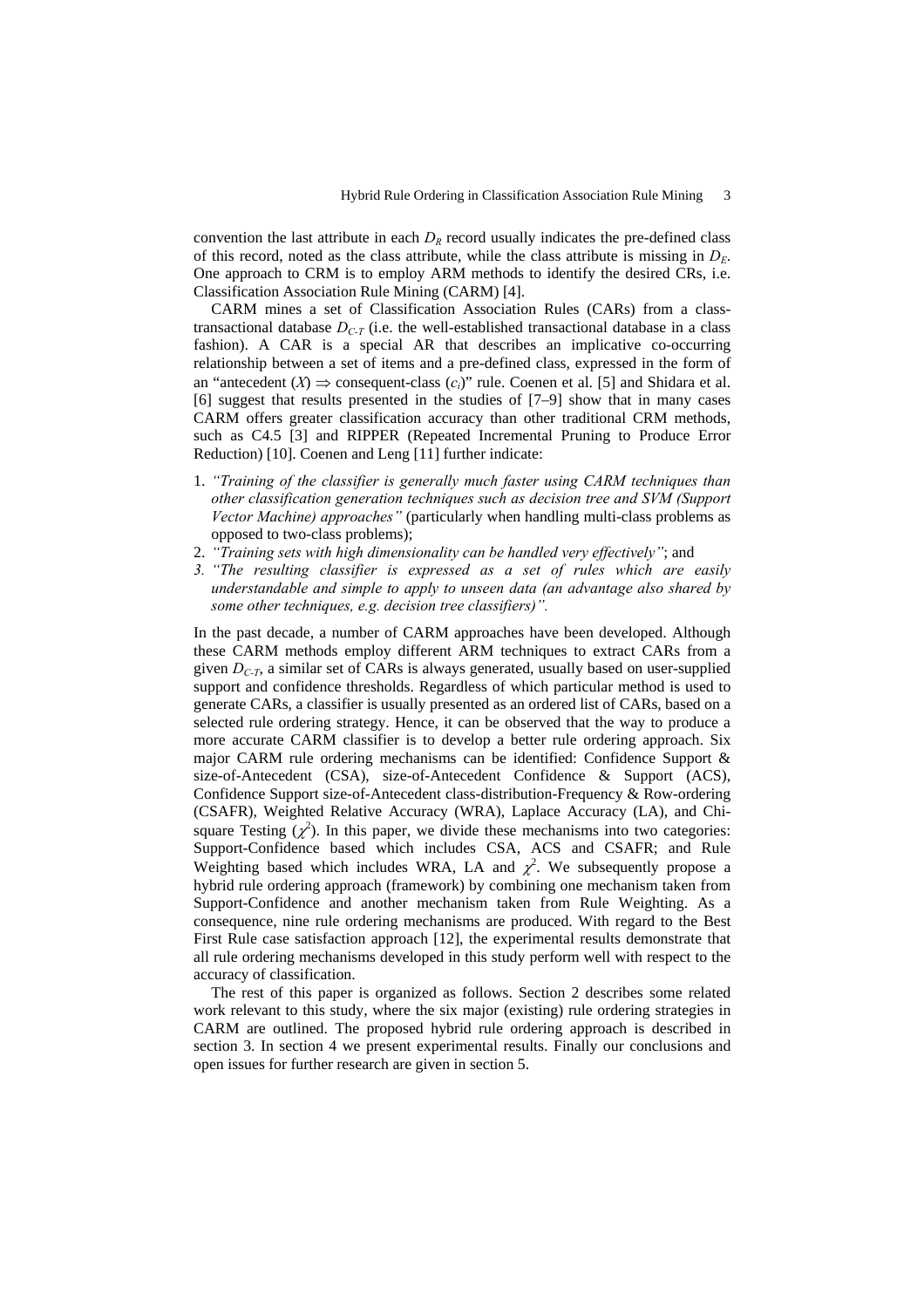#### **2 Related Work**

#### **2.1 An Overview of CARM Algorithms**

The idea of CARM was first presented by Ali et al. [\[4\]](#page-12-3). Subsequently a number of alternative approaches have been developed. Broadly speaking, CARM algorithms can be categorized into two groups according to the way that the CARs are generated:

- **Two Stage Algorithms** where a set of CARs are produced first (stage 1), which are then pruned and placed into a classifier (stage 2). Typical algorithms of this approach include CBA (Classification Based on Associations) [[8\]](#page-12-11) and CMAR (Classification based on Multiple Association Rules) [[7\]](#page-12-6). CBA is an Apriori based CARM algorithm, which: (i) applies its CBA-RG (Rule Generator) procedure for CAR generation; and (ii) applies its CBA-CB (Classifier Builder) procedure to build a classifier based on the generated CARs. CMAR is similar to CBA but generates CARs through a FP-tree [\[13\]](#page-12-12) based approach.
- Integrated Algorithms where the classifier is produced in a single processing step. Algorithms of this kind include TFPC (Total From Partial Classification) [\[5](#page-12-4)[,11,](#page-12-9)[12\]](#page-12-10), and CPAR (Classification based on Predictive Association Rules)[\[9\]](#page-12-7). TFPC is an Apriori-TFP [\[14,](#page-13-0)[15\]](#page-13-1) based CARM algorithm, which generates CARs through efficiently constructing both P-tree and T-tree set enumeration tree [\[16\]](#page-13-2) structures. CPAR is based on the PRM (Predictive Rule Mining) algorithm, and PRM is modified from the FOIL (First Order Inductive Learner) algorithm [\[17\]](#page-13-3).

#### **2.2 Case Satisfaction Mechanisms**

Coenen and Leng [\[12\]](#page-12-10) summarize three case satisfaction mechanisms that have been employed in a variety of CARM algorithms for utilizing the resulting classifier to classify "unseen" data records. These three case satisfaction approaches are itemized as follows (given a particular case):

- **Best First Rule:** Select the first rule that satisfies the given case according to some ordering imposed on the list of generated CARs. The ordering can be defined according to many different ordering strategies including:
	- 1. CSA (Confidence Support & size-of-Antecedent) where confidence is the most significant factor and size-of-antecedent the least significant factor (used in CBA, TFPC and the early stage of processing of CMAR), where size-ofantecedent is measured by the cardinality of the rule antecedent;
	- 2. ACS (size-of-Antecedent Confidence & Support), an alternative mechanism to CSA that considers size-of-antecedent the most significant factor and support the least significant factor;
	- 3. CSAFR (Confidence Support size-of-Antecedent class-distribution-Frequency & Row-ordering), which makes use of two additional factors, based on the CSA ordering;
	- 4. WRA (Weighted Relative Accuracy), which reflects a number of rule interestingness measures as proposed in [\[18\]](#page-13-4);
	- 5. LA (Laplace Accuracy) as used in CPAR; and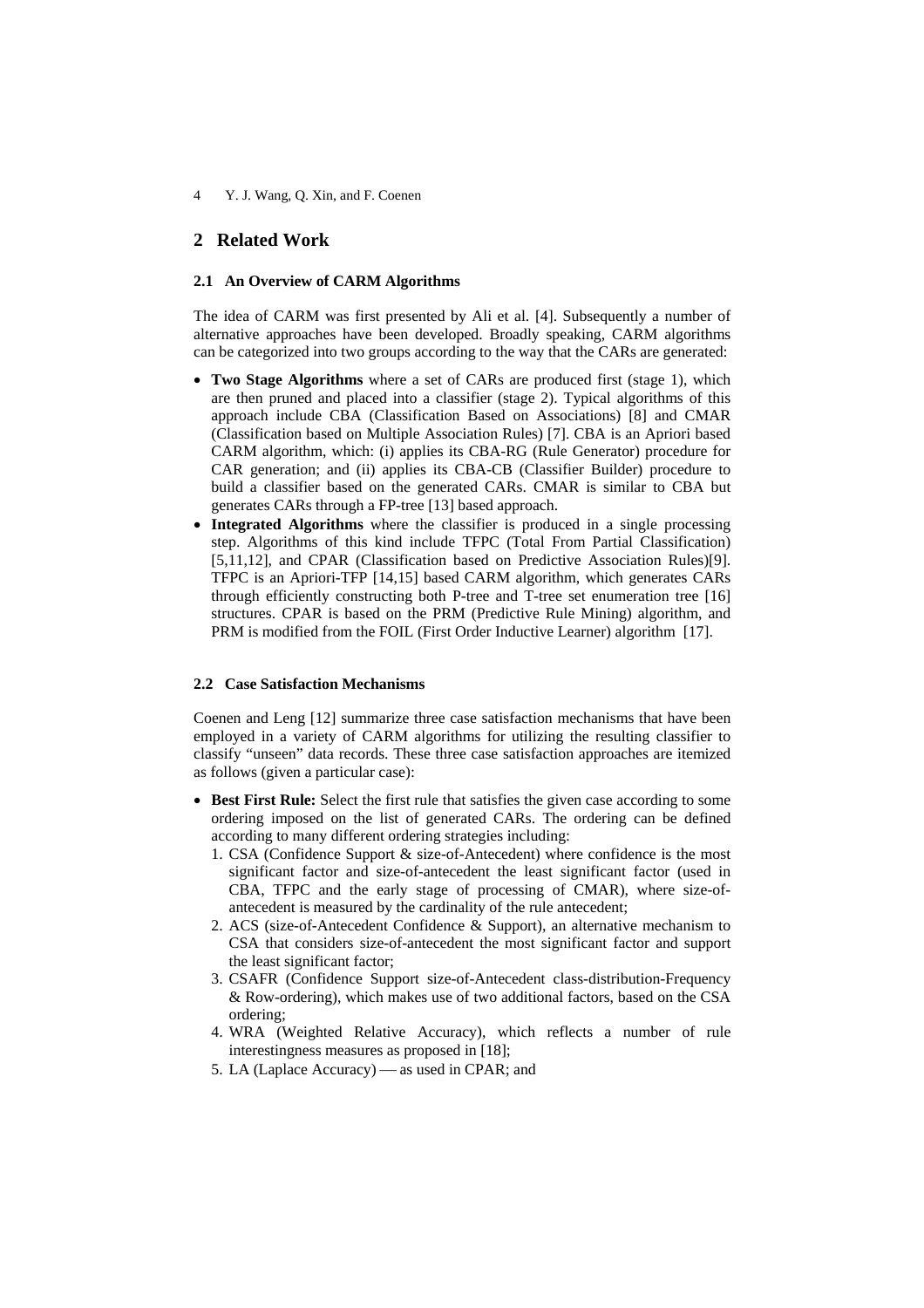6.  $\chi^2$  (Chi-square Testing) — as used, in part, in CMAR; etc.

These approaches are discussed further in section 2.3.

- **Best** *K* **Rules:** Select the first (top) *K* rules that satisfy the given case and then select a rule according to some averaging process as used for example, in CPAR. The term "best" in this case is defined according to an imposed ordering of the form described in Best First Rule.
- All Rules: Collect all rules in the classifier that satisfy the given case and then evaluate this collection to identify a class. One well-known evaluation method in this category is WCS (Weighted  $\chi^2$ ) testing as used in CMAR.

#### **2.3 Rule Ordering Approaches**

As noted above, rule ordering strategies support the Best First Rule case satisfaction mechanism. The rule ordering is conducted using some scoring mechanism. The nature of the scoring mechanisms can be divided into two groups. The first group includes the following:

- **CSA:** The CSA rule ordering strategy is based on the well-established "Support-Confidence" framework of for instance [[19\]](#page-13-5) that was originally introduced for AR interestingness measure. CSA sorts all generated CARs in a descending order based on the value of confidence of each CAR. For those CARs that share a common value of confidence, CSA sorts them in a descending order based on their support value. Furthermore for those CARs that share common values for both confidence and support, CSA sorts them in an ascending order based on the size of the rule antecedent.
- **ACS:** The ACS rule ordering strategy is a variant of CSA. It takes the size of the rule antecedent as its major factor (using a descending order — unlike the ascending order used in CSA) followed by the rule confidence and support values respectively. Coenen and Leng [\[12\]](#page-12-10) state that ACS ensures: "*specific rules have a higher precedence than more general rules*".
- **CSAFR:** The CSAFR rule ordering strategy, introduced by Thabtah et al. [[20\]](#page-13-6), is an extension of the CSA strategy. It begins with the CSA ordering followed by two additional factors, so that: for those CARs that share common values for confidence, support and the size of rule antecedent, CSAFR sorts them in a descending order based on their class distribution frequency (class-based support value); and for those CARs that share common values for all the four factors above, CSAFR sorts them in an ascending order based on the ID-number of the transaction (database row number, i.e. 1, 2, ...,  $m-1$ ,  $m$ ), in which the rule firsttime appears in the training dataset.

The second group of rule ordering strategies is Rule Weighting based where an additive weighting score is assigned to each CAR, based on a particular weighting scheme. Examples include:

• **WRA:** The WRA measure [\[18\]](#page-13-4) is used to determine the expected accuracy of each CAR. The calculation of the WRA score of a CAR *R* (as " $X \Rightarrow c_i$ ") confirmed in [\[12\]](#page-12-10), is: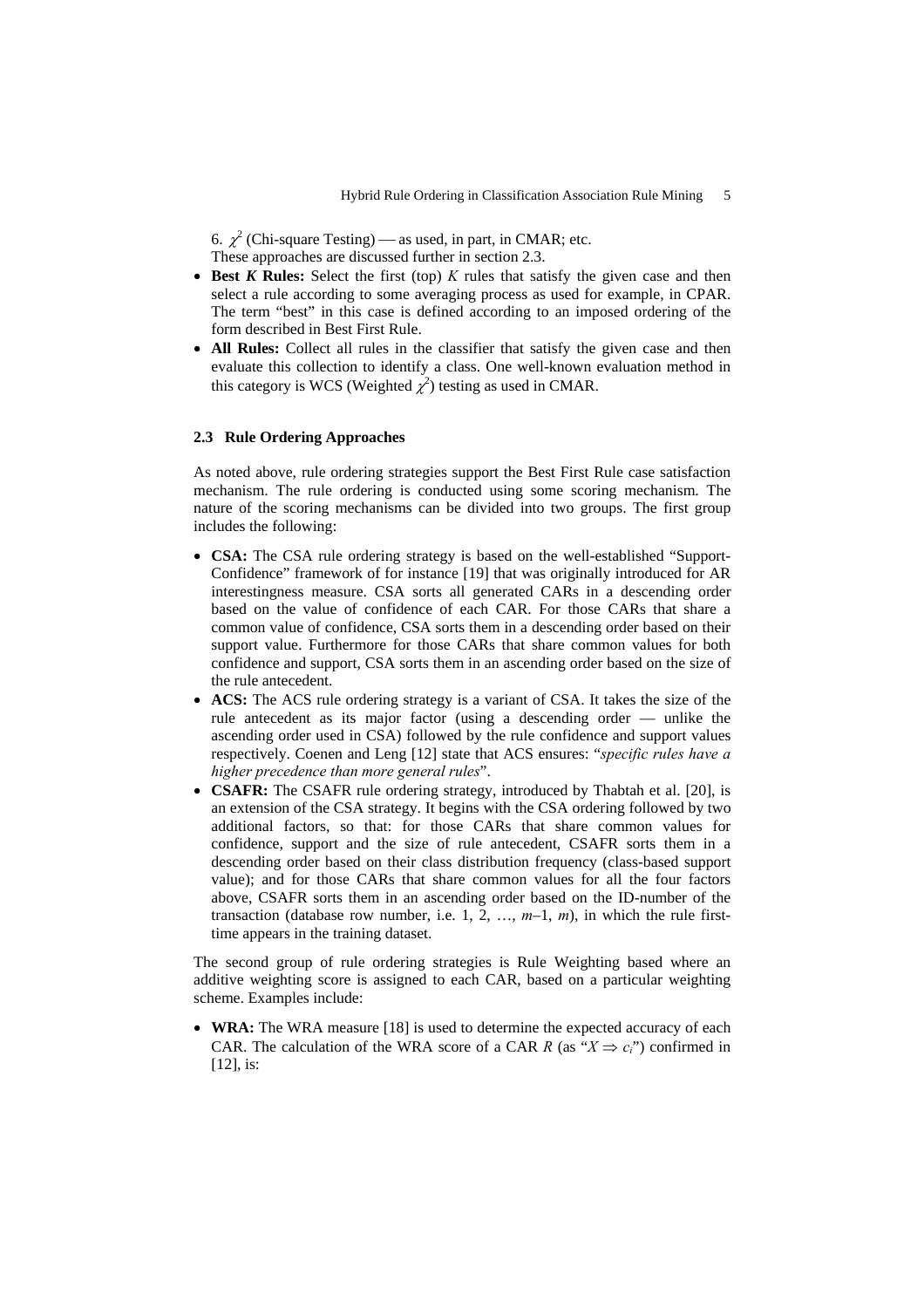$$
wra\_score(R) = support(X) \times (confidence(R) - support(c_i)).
$$
 (3)

WRA simply sorts all generated CARs in a descending order, based on the assigned WRA score of each CAR.

• **LA:** The use of the *Laplace Expected Error Estimate* [[21\]](#page-13-7) can be found in [[9\]](#page-12-7). The principle of applying this rule ordering mechanism is similar to WRA. The calculation of the LA score of a CAR *R* is:

$$
la\_score(R) = (support(X \cup \{c_i\}) + 1) / (support(X) + |C|),
$$
\n(4)

where  $\{c_i\}$  denotes the 1-itemset form of  $c_i$ , and  $|C|$  denotes the number of predefined classes.

•  $\chi^2$ :  $\chi^2$  testing is a well-known technique used in statistics (see for example [[22\]](#page-13-8)). It can be used to determine whether two variables are independent of one another. In  $\chi^2$  testing, a set of observed values O is compared against a set of expected values  $E$   $-$  values that would be estimated if there was no dependence between the variables. The value of  $\chi^2$  is calculated using:

$$
\chi^2_{\text{value}} = \sum_{\{j=1...n\}} (O_j - E_j)^2 / E_j, \qquad (5)
$$

where  $n$  is the number of entries in the confusion matrix, which is always  $4$  in CARM. If the  $\chi^2$  value between two variables (the rule antecedent and consequentclass of a CAR) is greater than a given threshold value (for CMAR the chosen threshold is 3.8415), it can be concluded that there is a dependence between the rule antecedent and consequent-class; otherwise there is no dependence. After assigning a  $\chi^2$  score/value to each CAR, it can be used as the basis for ordering CARs into descending order.

## **3 The Hybrid Rule Ordering Approach**

In this section, we describe the proposed hybrid rule ordering approach in detail (also see the initial version of this work in [[23\]](#page-13-9)). Yin and Han [\[9\]](#page-12-7) suggest that there are only a limited number (perhaps 5 in each class) of CARs that are required to distinguish between classes and should thus be used to make up a classifier. Yin and Han employ LA to estimate the accuracy of CARs. Incorporating the *K* rules concept of Yin and Han a hybrid Support-Confidence & Rule Weighting based ordering approach can be developed. The hybrid approach fuses both the case satisfaction mechanisms of Best First Rule and Best *K* Rules. The overall procedure of the hybrid rule ordering strategy is outlined as follows:

```
Algorithm: The Hybrid Rule Ordering Procedure 
   Input: (a) A list of CARs ℜ (in CSA, ACS or CSAFR 
                ordering manner); 
           (b) A desired number (integer value) K of the 
                best rules;
```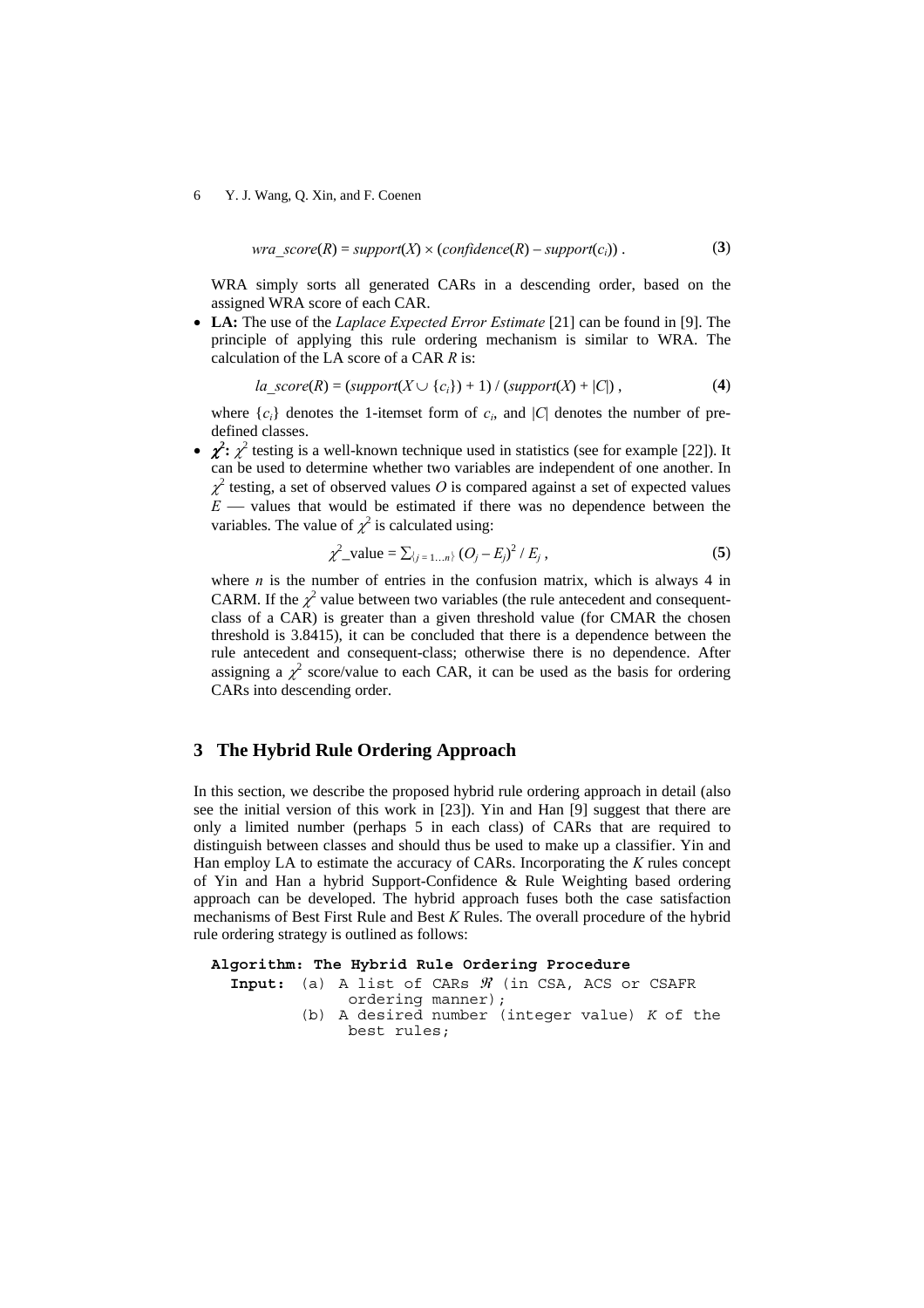```
Output: A re-ordered list of CARs ℜHYBRID (in a hybrid 
               rule ordering manner); 
Begin Algorithm 
(1) \mathcal{H}^{\text{HYBRID}} \leftarrow \varnothing;
(2) \mathcal{R}^{\text{SCORE}} \leftarrow \emptyset;
(3) for each CAR ∈ ℜ do
(4) calculate the additive score (\delta) for this CAR
(in WRA, LA or \chi^2 ordering manner);
(5) add (CAR \oplus \delta) into \mathcal{H}^{\text{CCORE}}; //the \oplus sign means
             "with" an additive CAR attribute 
(6) end for
(7) sort \mathcal{R}^{\text{CORE}} in a descending order based on \delta;
(8) ℜSCORE Å select the top K CARs (for each pre- 
\text{defined class}) \in \mathscr{H}^{\text{CORE}};
(9) sort \mathcal{H}^{\text{CORE}} in CSA, ACS or CSAFR ordering manner;
         //keep ℜSCORE ordering consistent with ℜ ordering
(10) \mathcal{H}^{\text{HYBRID}} \leftarrow link \mathcal{H}^{\text{SCORE}} at front of \mathcal{H};
(11) return (\mathcal{H}^{HYBRID});
End Algorithm
```
From the foregoing, nine individual hybrid rule ordering mechanisms are produced:

- **Hybrid CSA/WRA:** Selects the Best *K* Rules (for each pre-defined class) in a WRA manner from the given (original) CAR list (that is presented in a CSA manner), and re-orders the best *K* CAR list in a CSA manner. The best *K* CAR list is then linked at the front of the original CAR list.
- **Hybrid CSA/LA:** Selects the Best *K* Rules (for each pre-defined class) in an LA manner from the given (original) CAR list (that is presented in a CSA manner). and re-orders the best *K* CAR list in a CSA manner. The best *K* CAR list is then linked at the front of the original CAR list.
- **Hybrid CSA/** $\chi^2$ **:** Selects the Best *K* Rules (for each pre-defined class) in a  $\chi^2$ manner from the given (original) CAR list (that is presented in a CSA manner), and re-orders the best *K* CAR list in a CSA manner. The best *K* CAR list is then linked at the front of the original CAR list.
- **Hybrid ACS/WRA:** Selects the Best *K* Rules (for each pre-defined class) in a WRA manner from the given (original) CAR list (that is presented in an ACS manner), and re-orders the best *K* CAR list in an ACS manner. The best *K* CAR list is then linked at the front of the original CAR list.
- **Hybrid ACS/LA:** Selects the Best *K* Rules (for each pre-defined class) in an LA manner from the given (original) CAR list (that is presented in an ACS manner), and re-orders the best *K* CAR list in an ACS manner. The best *K* CAR list is then linked at the front of the original CAR list.
- **Hybrid ACS/** $\chi^2$ **:** Selects the Best *K* Rules (for each pre-defined class) in a  $\chi^2$ manner from the given (original) CAR list (that is presented in an ACS manner), and re-orders the best *K* CAR list in an ACS manner. The best *K* CAR list is then linked at the front of the original CAR list.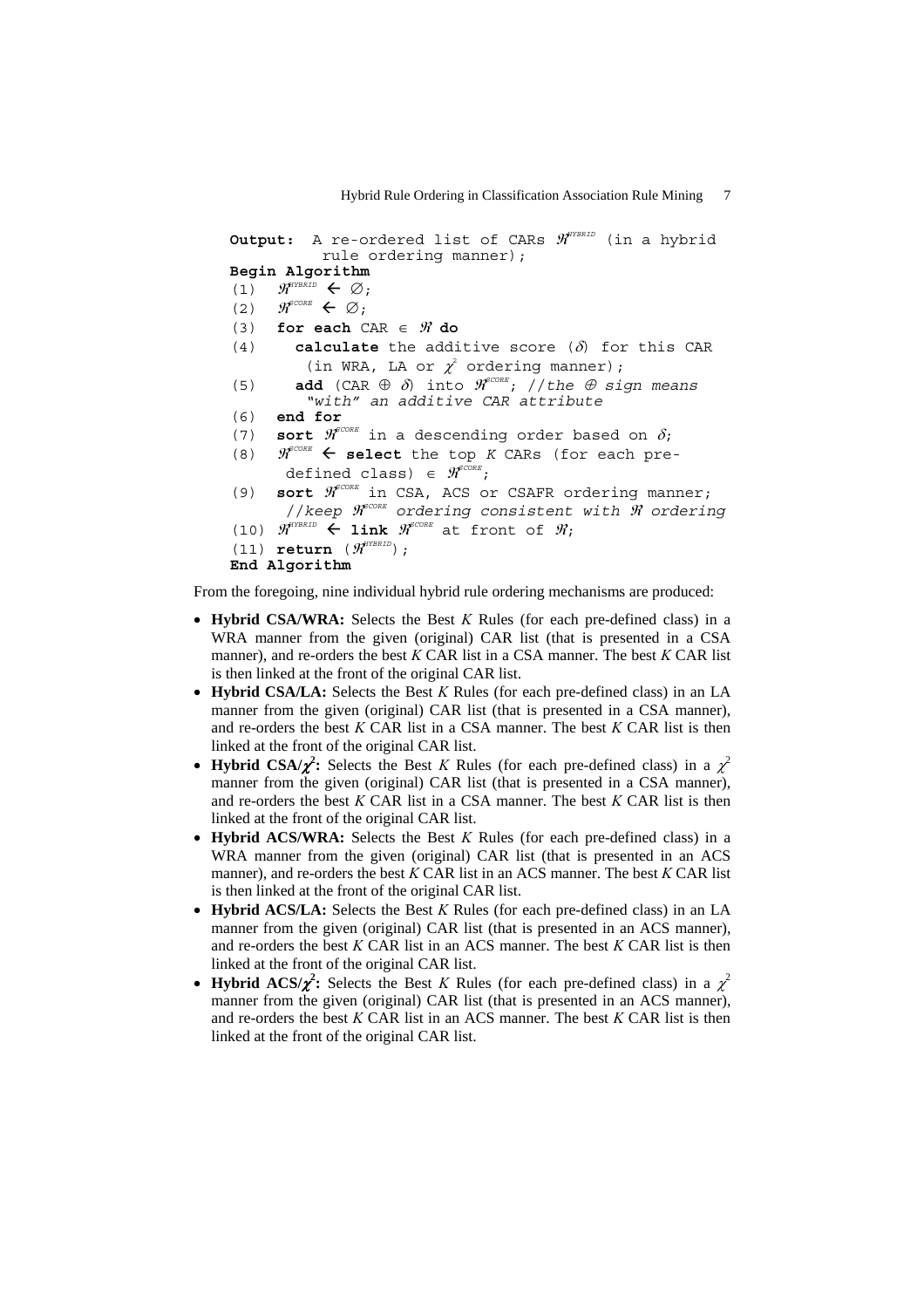- **Hybrid CSAFR/WRA:** Selects the Best *K* Rules (for each pre-defined class) in a WRA manner from the given (original) CAR list (that is presented in a CSAFR manner), and re-orders the best *K* CAR list in a CSAFR manner. The best *K* CAR list is then linked at the front of the original CAR list.
- **Hybrid CSAFR/LA:** Selects the Best *K* Rules (for each pre-defined class) in an LA manner from the given (original) CAR list (that is presented in a CSAFR manner), and re-orders the best *K* CAR list in a CSAFR manner. The best *K* CAR list is then linked at the front of the original CAR list.
- **Hybrid CSAFR/** $\chi^2$ **:** Selects the Best *K* Rules (for each pre-defined class) in a  $\chi^2$ manner from the given (original) CAR list (that is presented in a CSAFR manner), and re-orders the best *K* CAR list in a CSAFR manner. The best *K* CAR list is then linked at the front of the original CAR list.

## **4 Experimental Results**

l

In this section, we aim to evaluate the proposed hybrid rule ordering approach with respect to the accuracy of classification. All evaluations were obtained using the TFPC  $<sup>1</sup>$  CARM algorithm coupled with the Best First Rule case satisfaction strategy,</sup> although any other CARM classifier generator, founded on the Best First Rule strategy, could equally well be used. Experiments were run on a 1.86 GHz Intel(R) Core(TM)2 CPU with 1.00 GB of RAM running under Windows Command Processor.

The experiments were conducted using a range of datasets taken from the LUCS-KDD discretised/normalised ARM and CARM Data Library [\[24\]](#page-13-10). The chosen datasets are originally taken from the UCI Machine Learning Repository [[25\]](#page-13-11). These datasets have been discretized and normalized using the LUCS-KDD DN software [2,](#page-7-1) so that data are then presented in a binary format suitable for use with CARM applications. It should be noted that each chosen dataset has been re-arranged so that occurrences of classes are distributed evenly throughout the dataset. This allows TFPC to be applied to  $(90\% - \text{training set}, 10\% - \text{test set})$  divisions of each dataset with Ten-fold Cross Validation (TCV) accuracy setting.

The first set of evaluations undertaken used a confidence threshold value of 50% and a support threshold value of 1%, as used in the published evaluations of CMAR [\[7\]](#page-12-6), CPAR [\[9\]](#page-12-7), TFPC [[5,](#page-12-4)[11,](#page-12-9)[12\]](#page-12-10), etc. The results are presented in Table 1 where 114 classification accuracy values are listed based on 19 chosen datasets. The row labels describe the key characteristics of each dataset: for example, the label *anneal.D73.N898.C6* denotes the "anneal" dataset, which includes 898 records in 6 pre-defined classes, with attributes that for the experiments described here have been discretized and normalized into 73 binary categories. From Table 1 it can be seen that with a 50% confidence threshold and a 1% support threshold the CSA rule ordering mechanism worked better than other alternative approaches. When applying the CSA

<span id="page-7-0"></span><sup>1</sup> TFPC software may be obtained from http://www.csc.liv.ac.uk/~frans/KDD/Software/

<span id="page-7-1"></span>Apriori-TFPC/aprioriTFPC.html.<br><sup>2</sup> DN software may be obtained from http://www.csc.liv.ac.uk/~frans/KDD/Software/LUCS-KDD-DN/lucs-kdd\_DN.html.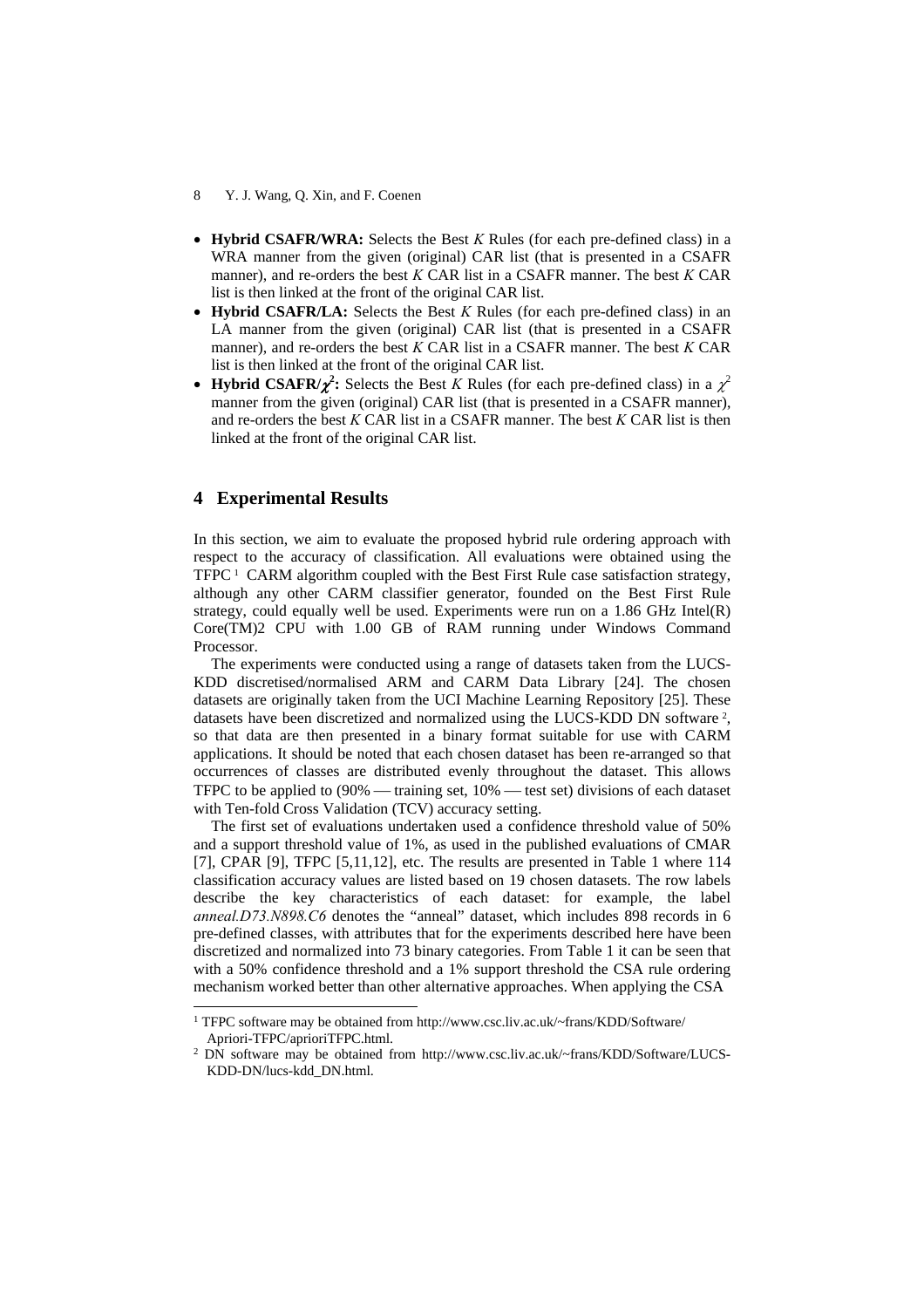| <b>DATASETS</b>                  | <b>CSA</b> | <b>ACS</b> | <b>CSAFR</b> | <b>WRA</b> | LA    | $\chi^2$ |
|----------------------------------|------------|------------|--------------|------------|-------|----------|
| adult.D97.N48842.C2<br>(1)       | 80.80      | 74.70      | 80.80        | 81.65      | 76.07 | 76.07    |
| anneal.D73.N898.C6<br>(2)        | 88.29      | 75.58      | 88.29        | 85.95      | 76.17 | 76.17    |
| breast.D20.N699.C2<br>(3)        | 89.99      | 89.99      | 89.99        | 88.23      | 65.51 | 65.51    |
| connect4.D129.N67557.C3<br>(4)   | 65.83      | 65.18      | 65.83        | 67.74      | 65.83 | 65.83    |
| flare.D39.N1389.C9<br>(5)        | 84.30      | 84.30      | 84.30        | 84.30      | 84.30 | 84.30    |
| glass.D48.N214.C7<br>(6)         | 64.97      | 50.74      | 64.02        | 53.62      | 47.73 | 52.74    |
| heart.D52.N303.C5<br>(7)         | 51.42      | 39.76      | 51.42        | 54.09      | 54.09 | 54.09    |
| hepatitis.D56.N155.C2<br>(8)     | 81.83      | 48.50      | 81.83        | 70.67      | 79.33 | 79.33    |
| horseColic.D85.N368.C2<br>(9)    | 79.07      | 41.11      | 79.07        | 81.34      | 65.53 | 63.03    |
| (10) ionosphere.D157.N351.C2     | 86.34      | 64.67      | 86.34        | 81.48      | 64.10 | 64.10    |
| (11) iris.D19.N150.C3            | 95.33      | 95.33      | 95.33        | 95.33      | 95.33 | 96.00    |
| (12) led7.D24.N3200.C10          | 68.72      | 64.22      | 68.72        | 64.50      | 63.50 | 66.81    |
| (13) mushroom.D90.N8124.C2       | 99.04      | 64.92      | 99.04        | 98.52      | 98.52 | 49.43    |
| (14) nursery.D32.N12960.C5       | 77.75      | 55.08      | 77.75        | 70.97      | 70.97 | 70.97    |
| (15) pageBlocks.D46.N5473.C5     | 89.99      | 89.99      | 89.99        | 90.22      | 89.77 | 89.77    |
| (16) pima.D38.N768.C2            | 74.37      | 73.85      | 74.37        | 74.37      | 65.10 | 65.10    |
| (17) soybean-large.D118.N683.C19 | 88.01      | 86.10      | 88.15        | 36.15      | 34.98 | 74.10    |
| (18) ticTacToe.D29.N958.C2       | 67.10      | 39.03      | 67.10        | 70.50      | 65.34 | 65.34    |
| (19) wine.D68.N178.C3            | 71.51      | 50.28      | 70.52        | 77.44      | 67.01 | 68.19    |
| Average                          | 79.19      | 65.96      | 79.10        | 75.11      | 69.96 | 69.84    |

**Table 1.** Classification accuracy — six existing rule ordering mechanisms.

rule ordering mechanism, the average accuracy of classification throughout the 19 datasets is 79.19%, whereas using ACS is 65.96%, CSAFR is 79.10%, WRA is 75.11%, LA is 69.96%, and  $\chi^2$  is 69.84%.

The second set of evaluations undertaken used a confidence threshold value of 50%, a support threshold value of 1%, and a value of 5 as an appropriate value for *K* when selecting the best *K* rules ( $K = 5$  was also used in [[9\]](#page-12-7)). The results are presented in Table 2 where 171 classification accuracy values are listed based on 19 chosen datasets. From Table 2 it can be seen that with a 50% confidence threshold, a 1% support threshold, and 5 as the value of *K*, the approach Hybrid CSAFR/ $\chi^2$  preformed better than other alternative hybrid rule ordering mechanisms. When applying Hybrid CSAFR/ $\chi^2$ , the average accuracy of classification throughout the 19 datasets is 79.48%. Let CSAFR and  $\chi^2$  be the "parents" of Hybrid CSAFR/ $\chi^2$ , we indicate that the classification accuracy obtained using Hybrid CSAFR/ $\chi^2$  is greater than the accuracies obtained by its "parents", where CSAFR is 79.10% and  $\chi^2$  is 69.84%. Furthermore we identify:

- The classification accuracy of Hybrid CSA/WRA is greater than the accuracies obtained by its "parents", where the average accuracy of Hybrid CSA/WRA is 79.37% whereas CSA is 79.19% and WRA is 75.11%.
- The classification accuracy of Hybrid CSA/LA is greater than the accuracies obtained by its "parents", where the average accuracy of Hybrid CSA/LA is 79.22% whereas CSA is 79.19% and LA is 69.96%.
- The classification accuracy of Hybrid  $CSA/\chi^2$  is greater than the accuracies obtained by its "parents", where the average accuracy of Hybrid  $CSA/\chi^2$  is 79.46% whereas CSA is 79.19% and  $\chi^2$  is 69.84%.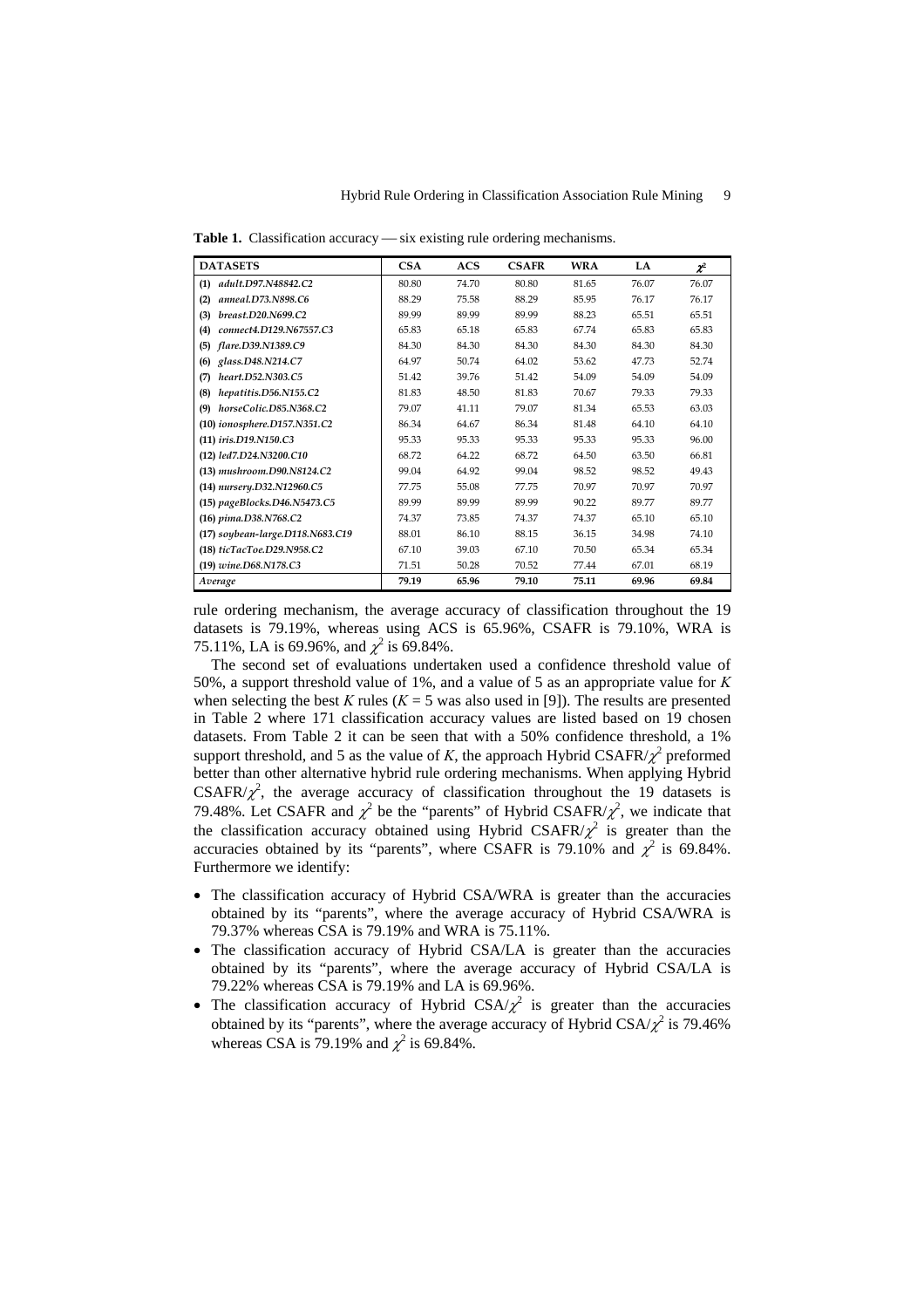**Table 2.** Classification accuracy — nine hybrid rule ordering mechanisms.

| <b>DATASETS</b>                  | <b>CSA</b><br><b>WRA</b> | <b>CSA</b><br>LA | <b>CSA</b><br>$\pmb{\chi}^2$ | <b>ACS</b><br><b>WRA</b> | <b>ACS</b><br>LA | <b>ACS</b><br>$\chi^2$ | <b>CSAFR</b><br><b>WRA</b> | <b>CSAFR</b><br>LA | <b>CSAFR</b><br>$\pmb{\mathcal{X}}^2$ |
|----------------------------------|--------------------------|------------------|------------------------------|--------------------------|------------------|------------------------|----------------------------|--------------------|---------------------------------------|
| adult.D97.N48842.C2<br>(1)       | 81.42                    | 80.08            | 80.08                        | 78.66                    | 83.86            | 80.19                  | 81.42                      | 80.08              | 80.08                                 |
| anneal.D73.N898.C6<br>(2)        | 88.62                    | 89.76            | 89.76                        | 79.11                    | 80.57            | 82.25                  | 88.62                      | 89.76              | 89.76                                 |
| breast.D20.N699.C2<br>(3)        | 89.99                    | 89.59            | 91.00                        | 89.99                    | 89.59            | 91.00                  | 89.99                      | 89.59              | 91.00                                 |
| connect4.D129.N67557.C3<br>(4)   | 67.65                    | 65.83            | 65.83                        | 65.24                    | 65.24            | 65.24                  | 67.65                      | 65.83              | 65.83                                 |
| flare.D39.N1389.C9<br>(5)        | 84.30                    | 84.30            | 84.30                        | 84.30                    | 84.30            | 84.30                  | 84.30                      | 84.30              | 84.30                                 |
| glass.D48.N214.C7<br>(6)         | 64.97                    | 64.97            | 65.45                        | 59.73                    | 60.69            | 64.02                  | 64.97                      | 64.97              | 65.45                                 |
| heart.D52.N303.C5<br>(7)         | 54.76                    | 55.09            | 51.06                        | 50.24                    | 50.58            | 50.88                  | 54.76                      | 54.76              | 51.39                                 |
| hepatitis.D56.N155.C2<br>(8)     | 81.33                    | 81.17            | 80.50                        | 72.00                    | 76.83            | 72.67                  | 81.33                      | 81.17              | 80.50                                 |
| horseColic.D85.N368.C2<br>(9)    | 80.78                    | 81.01            | 81.24                        | 80.78                    | 81.01            | 78.71                  | 80.78                      | 81.01              | 81.24                                 |
| (10) ionosphere.D157.N351.C2     | 85.76                    | 84.90            | 84.05                        | 85.76                    | 84.90            | 84.05                  | 85.76                      | 84.90              | 84.05                                 |
| $(11)$ iris.D19.N150.C3          | 95.33                    | 95.33            | 95.33                        | 95.33                    | 95.33            | 95.33                  | 95.33                      | 95.33              | 95.33                                 |
| (12) led7.D24.N3200.C10          | 68.72                    | 68.72            | 68.72                        | 64.63                    | 64.63            | 64.66                  | 68.72                      | 68.72              | 68.72                                 |
| (13) mushroom.D90.N8124.C2       | 98.52                    | 98.82            | 98.52                        | 98.52                    | 98.82            | 98.52                  | 98.52                      | 98.82              | 98.52                                 |
| (14) nursery.D32.N12960.C5       | 78.42                    | 78.42            | 78.42                        | 66.74                    | 66.74            | 66.74                  | 78.42                      | 78.42              | 78.42                                 |
| (15) pageBlocks.D46.N5473.C5     | 89.99                    | 90.06            | 90.66                        | 89.99                    | 90.06            | 90.66                  | 89.99                      | 90.06              | 90.66                                 |
| (16) pima.D38.N768.C2            | 74.37                    | 74.50            | 74.63                        | 74.37                    | 74.50            | 74.63                  | 74.37                      | 74.50              | 74.63                                 |
| (17) soybean-large.D118.N683.C19 | 83.44                    | 82.12            | 87.71                        | 78.48                    | 77.15            | 82.59                  | 83.59                      | 82.26              | 87.85                                 |
| (18) ticTacToe.D29.N958.C2       | 67.94                    | 68.15            | 67.94                        | 61.19                    | 63.16            | 57.80                  | 67.94                      | 68.15              | 67.94                                 |
| (19) wine.D68.N178.C3            | 71.72                    | 72.31            | 74.47                        | 71.72                    | 72.31            | 74.47                  | 71.72                      | 72.31              | 74.47                                 |
| Average                          | 79.37                    | 79.22            | 79.46                        | 76.15                    | 76.86            | 76.77                  | 79.38                      | 79.21              | 79.48                                 |

- The classification accuracy of Hybrid ACS/WRA is greater than the accuracies obtained by its "parents", where the average accuracy of Hybrid ACS/WRA is 76.15% whereas ACS is 65.96% and WRA is 75.11%.
- The classification accuracy of Hybrid ACS/LA is greater than the accuracies obtained by its "parents", where the average accuracy of Hybrid ACS/LA is 76.86% whereas ACS is 65.96% and LA is 69.96%.
- The classification accuracy of Hybrid  $ACS/\chi^2$  is greater than the accuracies obtained by its "parents", where the average accuracy of Hybrid  $\text{ACS}/\chi^2$  is 76.77% whereas ACS is 65.96% and  $\chi^2$  is 69.84%.
- The classification accuracy of Hybrid CSAFR/WRA is greater than the accuracies obtained by its "parents", where the average accuracy of Hybrid CSAFR/WRA is 79.38% whereas CSAFR is 79.10% and WRA is 75.11%.
- The classification accuracy of Hybrid CSAFR/LA is greater than the accuracies obtained by its "parents", where the average accuracy of Hybrid CSAFR/LA is 79.21% whereas CSAFR is 79.10% and LA is 69.96%

The third set of evaluations emphasize on the number of instances of best classification accuracies obtained throughout the 19 datasets. The results are presented in Table 3 which combines the results shown in Tables 1 and 2. From Table 3 it can be seen that both proposed mechanisms Hybrid CSAFR/ $\chi^2$  and Hybrid  $CSA/\chi^2$  gave the highest number of best classification accuracies (8 out of 19 cases). It can be further indicated that the average of the best classification accuracy (instance) numbers for all hybrid rule ordering mechanisms is:  $(3 + 5 + 8 + 1 + 2 + 4)$  $+ 3 + 4 + 8$ ) / 9 = 4.22, which is greater than the average of the best classification accuracy numbers for the six existing mechanisms that is:  $(5 + 1 + 6 + 5 + 1 + 2)$  / 6 = 3.33.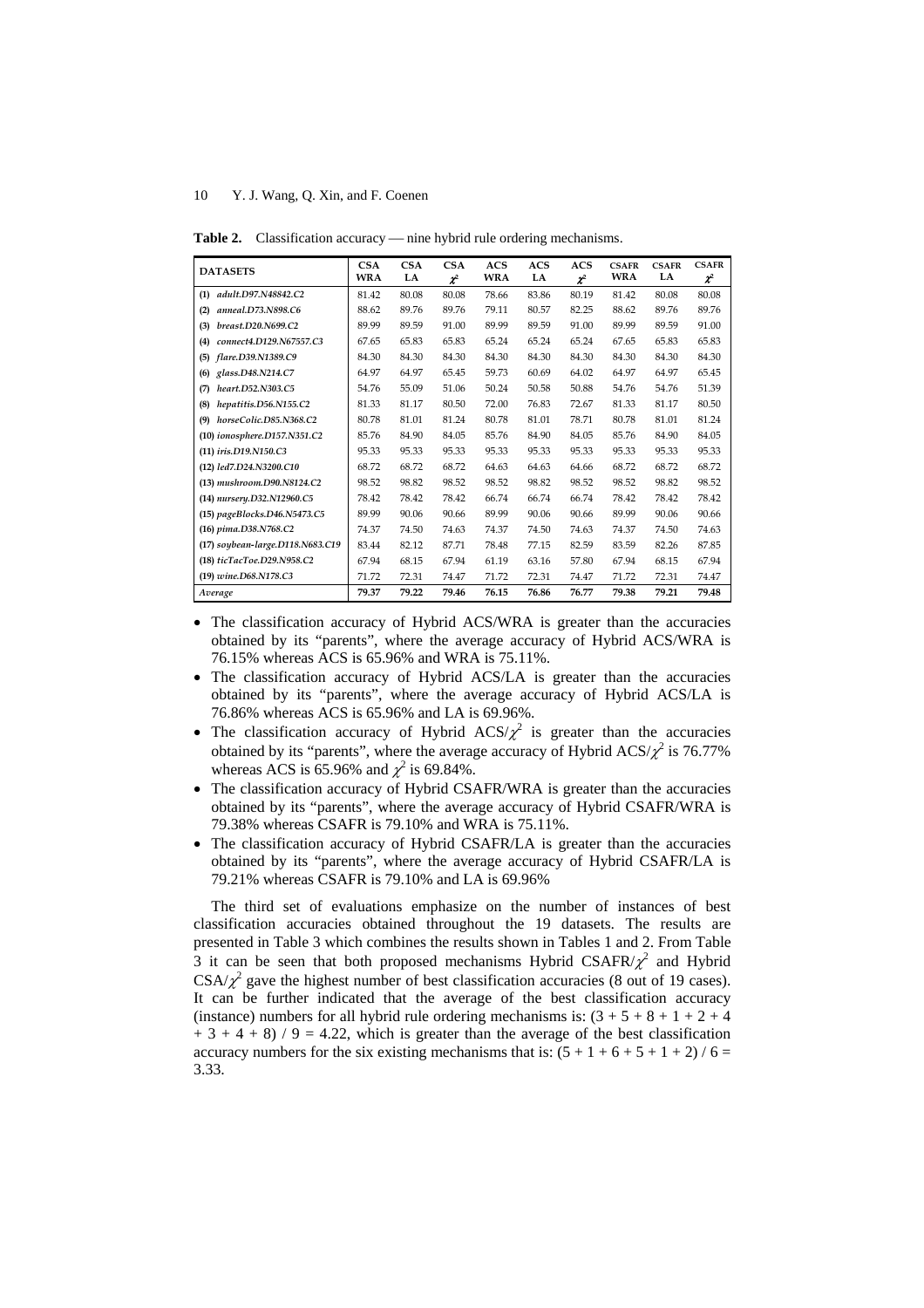| <b>DATA</b><br><b>SETS</b> | <b>CSA</b> | <b>ACS</b> | <b>CSAFR</b> | <b>WRA</b> | LA    | ř     | <b>CSA</b><br><b>WRA</b> | <b>CSA</b><br>LA | <b>CSA</b><br>ř | <b>ACS</b><br><b>WRA</b> | <b>ACS</b><br>LA | <b>ACS</b><br>ř | <b>CSAFR</b><br><b>WRA</b> | <b>CSAFR</b><br>LA | <b>CSAFR</b><br>$\boldsymbol{x}^2$ |
|----------------------------|------------|------------|--------------|------------|-------|-------|--------------------------|------------------|-----------------|--------------------------|------------------|-----------------|----------------------------|--------------------|------------------------------------|
| (1)                        | 80.80      | 74.70      | 80.80        | 81.65      | 76.07 | 76.07 | 81.42                    | 80.08            | 80.08           | 78.66                    | 83.86            | 80.19           | 81.42                      | 80.08              | 80.08                              |
| (2)                        | 88.29      | 75.58      | 88.29        | 85.95      | 76.17 | 76.17 | 88.62                    | 89.76            | 89.76           | 79.11                    | 80.57            | 82.25           | 88.62                      | 89.76              | 89.76                              |
| (3)                        | 89.99      | 89.99      | 89.99        | 88.23      | 65.51 | 65.51 | 89.99                    | 89.59            | 91.00           | 89.99                    | 89.59            | 91.00           | 89.99                      | 89.59              | 91.00                              |
| (4)                        | 65.83      | 65.18      | 65.83        | 67.74      | 65.83 | 65.83 | 67.65                    | 65.83            | 65.83           | 65.24                    | 65.24            | 65.24           | 67.65                      | 65.83              | 65.83                              |
| (5)                        | 84.30      | 84.30      | 84.30        | 84.30      | 84.30 | 84.30 | 84.30                    | 84.30            | 84.30           | 84.30                    | 84.30            | 84.30           | 84.30                      | 84.30              | 84.30                              |
| (6)                        | 64.97      | 50.74      | 64.02        | 53.62      | 47.73 | 52.74 | 64.97                    | 64.97            | 65.45           | 59.73                    | 60.69            | 64.02           | 64.97                      | 64.97              | 65.45                              |
| (7)                        | 51.42      | 39.76      | 51.42        | 54.09      | 54.09 | 54.09 | 54.76                    | 55.09            | 51.06           | 50.24                    | 50.58            | 50.88           | 54.76                      | 54.76              | 51.39                              |
| (8)                        | 81.83      | 48.50      | 81.83        | 70.67      | 79.33 | 79.33 | 81.33                    | 81.17            | 80.50           | 72.00                    | 76.83            | 72.67           | 81.33                      | 81.17              | 80.50                              |
| (9)                        | 79.07      | 41.11      | 79.07        | 81.34      | 65.53 | 63.03 | 80.78                    | 81.01            | 81.24           | 80.78                    | 81.01            | 78.71           | 80.78                      | 81.01              | 81.24                              |
| (10)                       | 86.34      | 64.67      | 86.34        | 81.48      | 64.10 | 64.10 | 85.76                    | 84.90            | 84.05           | 85.76                    | 84.90            | 84.05           | 85.76                      | 84.90              | 84.05                              |
| (11)                       | 95.33      | 95.33      | 95.33        | 95.33      | 95.33 | 96.00 | 95.33                    | 95.33            | 95.33           | 95.33                    | 95.33            | 95.33           | 95.33                      | 95.33              | 95.33                              |
| (12)                       | 68.72      | 64.22      | 68.72        | 64.50      | 63.50 | 66.81 | 68.72                    | 68.72            | 68.72           | 64.63                    | 64.63            | 64.66           | 68.72                      | 68.72              | 68.72                              |
| (13)                       | 99.04      | 64.92      | 99.04        | 98.52      | 98.52 | 49.43 | 98.52                    | 98.82            | 98.52           | 98.52                    | 98.82            | 98.52           | 98.52                      | 98.82              | 98.52                              |
| (14)                       | 77.75      | 55.08      | 77.75        | 70.97      | 70.97 | 70.97 | 78.42                    | 78.42            | 78.42           | 66.74                    | 66.74            | 66.74           | 78.42                      | 78.42              | 78.42                              |
| (15)                       | 89.99      | 89.99      | 89.99        | 90.22      | 89.77 | 89.77 | 89.99                    | 90.06            | 90.66           | 89.99                    | 90.06            | 90.66           | 89.99                      | 90.06              | 90.66                              |
| (16)                       | 74.37      | 73.85      | 74.37        | 74.37      | 65.10 | 65.10 | 74.37                    | 74.50            | 74.63           | 74.37                    | 74.50            | 74.63           | 74.37                      | 74.50              | 74.63                              |
| (17)                       | 88.01      | 86.10      | 88.15        | 36.15      | 34.98 | 74.10 | 83.44                    | 82.12            | 87.71           | 78.48                    | 77.15            | 82.59           | 83.59                      | 82.26              | 87.85                              |
| (18)                       | 67.10      | 39.03      | 67.10        | 70.50      | 65.34 | 65.34 | 67.94                    | 68.15            | 67.94           | 61.19                    | 63.16            | 57.80           | 67.94                      | 68.15              | 67.94                              |
| (19)                       | 71.51      | 50.28      | 70.52        | 77.44      | 67.01 | 68.19 | 71.72                    | 72.31            | 74.47           | 71.72                    | 72.31            | 74.47           | 71.72                      | 72.31              | 74.47                              |
| $#$ of<br><b>Bests</b>     | 5          | 1          | 6            | 5          | 1     | 2     | 3                        | 5                | 8               | 1                        | $\overline{2}$   | 4               | 3                          | 4                  | 8                                  |

**Table 3.** Number of best classification accuracies — fifteen rule ordering mechanisms.

## **5 Conclusion**

This paper is concerned with an investigation of CARM. An overview of alternative CARM algorithms was provided in section 2.1 and three current case satisfaction strategies were reviewed in section 2.2. In section 2.3 we described the existing rule ordering mechanisms in two groups (Support-Confidence versus Rule Weighting). A hybrid rule ordering approach was proposed subsequently in section 3, which combines an approach taken from Support-Confidence and another approach taken from Rule Weighting. Consequently nine hybrid rule ordering mechanisms were introduced in this paper. From the experimental results, all nine hybrid mechanisms presented good classification accuracy — the accuracy is greater than the accuracies obtained by their "parent" rule ordering approaches. In Table 4, the average classification accuracies (of 19 chosen datasets) for all fifteen rule ordering mechanisms are presented in rank order. The proposed hybrid mechanisms (as highlighted) were ranked as  $No.1 \sim No.6$  and  $No.9 \sim No.11$ . Furthermore the average of the best classification accuracy numbers for all hybrid strategies is greater than the average number for the six existing mechanisms. Table 5 shows the number of instances of best classification accuracies for all fifteen rule ordering mechanisms considered here: the best results are coming from both Hybrid CSAFR/ $\chi^2$  and Hybrid  $CSA/\chi^2$ . Further research is suggested to identify the improved rule ordering approach to give a better performance.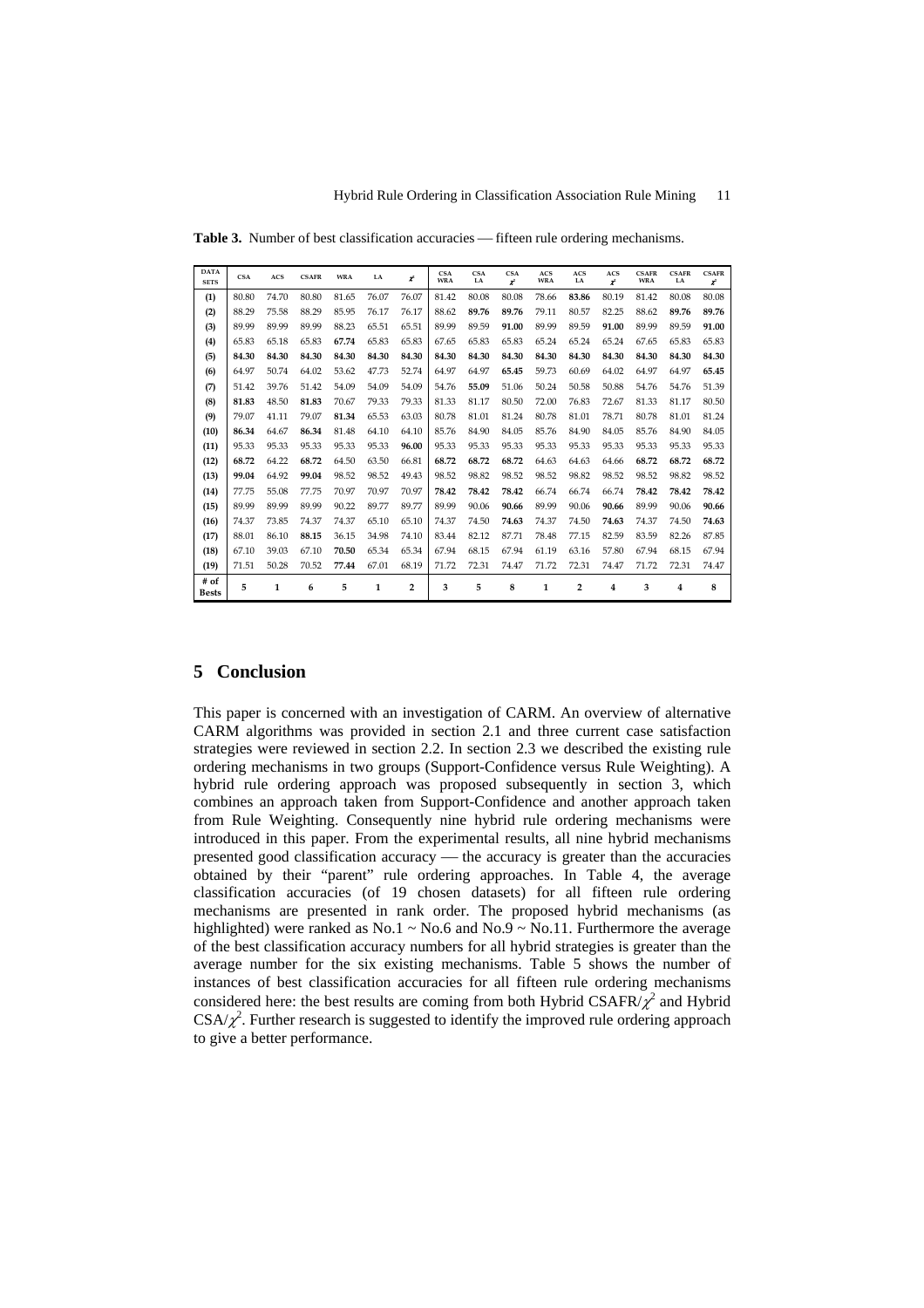| Rank No.       | <b>Rule Ordering Mechanism</b> | <b>Average Accuracy</b> |  |  |  |
|----------------|--------------------------------|-------------------------|--|--|--|
| $\mathbf{1}$   | Hybrid CSAFR/ $\chi^2$         | 79.48                   |  |  |  |
| $\overline{2}$ | Hybrid CSA/ $\chi^2$           | 79.46                   |  |  |  |
| 3              | Hybrid CSAFR/WRA               | 79.38                   |  |  |  |
| $\overline{4}$ | Hybrid CSA/WRA                 | 79.37                   |  |  |  |
| 5              | Hybrid CSA/LA                  | 79.22                   |  |  |  |
| 6              | Hybrid CSAFR/LA                | 79.21                   |  |  |  |
| 7              | <b>CSA</b>                     | 79.19                   |  |  |  |
| 8              | <b>CSAFR</b>                   | 79.10                   |  |  |  |
| 9              | Hybrid ACS/LA                  | 76.86                   |  |  |  |
| 10             | Hybrid ACS/ $\chi^2$           | 76.77                   |  |  |  |
| 11             | Hybrid ACS/WRA                 | 76.15                   |  |  |  |
| 12             | WRA                            | 75.11                   |  |  |  |
| 13             | LA                             | 69.96                   |  |  |  |
| 14             | $\chi^2$                       | 68.84                   |  |  |  |
| 15             | <b>ACS</b>                     | 65.96                   |  |  |  |

**Table 4.** Ranked order of classification accuracies for the fifteen rule ordering mechanisms

|  | <b>Table 5.</b> Ranked order of the best accuracy number for the fifteen rule ordering mechanisms. |
|--|----------------------------------------------------------------------------------------------------|
|--|----------------------------------------------------------------------------------------------------|

| Rank No.     | <b>Rule Ordering Mechanism</b> | <b>Number of Bests</b> |
|--------------|--------------------------------|------------------------|
| $\mathbf{1}$ | Hybrid CSAFR/ $\chi^2$         | 8                      |
| $\mathbf{1}$ | Hybrid CSA/ $\chi^2$           | 8                      |
| 3            | <b>CSAFR</b>                   | 6                      |
| 4            | Hybrid CSA/LA                  | 5                      |
| 4            | <b>CSA</b>                     | 5                      |
| 4            | WRA                            | 5                      |
| 7            | Hybrid CSAFR/LA                | $\overline{4}$         |
| 7            | Hybrid ACS/ $\chi^2$           | $\overline{4}$         |
| 9            | Hybrid CSAFR/WRA               | 3                      |
| 9            | Hybrid CSA/WRA                 | 3                      |
| 11           | Hybrid ACS/LA                  | $\overline{2}$         |
| 11           | $\chi^2$                       | $\overline{2}$         |
| 13           | Hybrid ACS/WRA                 | $\mathbf{1}$           |
| 13           | LA                             | 1                      |
| 13           | ACS                            | 1                      |

# **Acknowledgments**

The authors would like to thank Prof. Paul Leng and Dr. Robert Sanderson of the Department of Computer Science at the University of Liverpool for their support with respect to the work described here.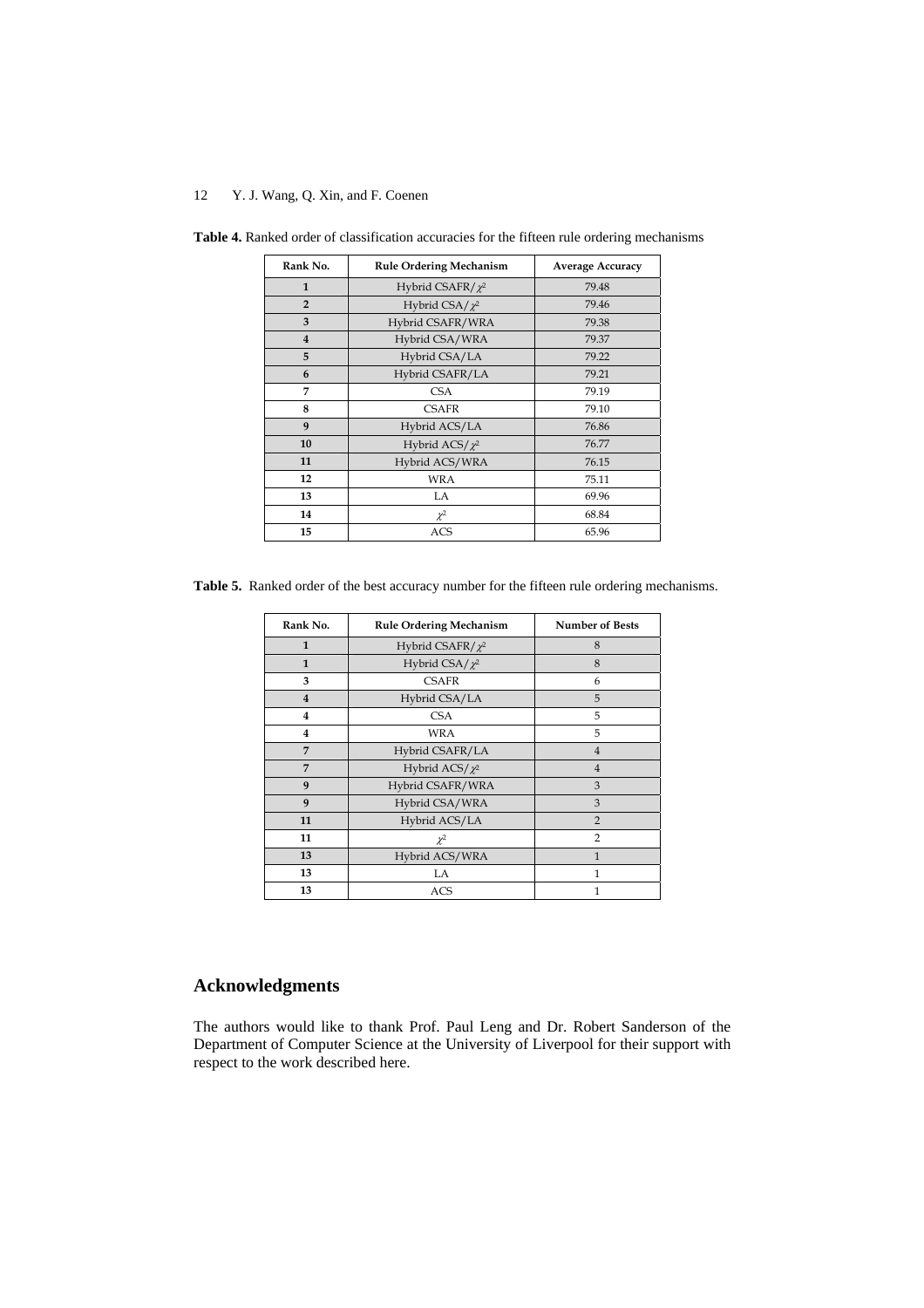### **References**

- <span id="page-12-0"></span>1. Agrawal, R., Imielinski, T., Swami, A.: Mining Association Rules between Sets of Items in Large Databases. In: Buneman, P., Jajodia, S. (Eds.): Proceedings of the 1993 ACM SIGMOD International Conference on Management of Data (SIGMOD-93), Washington, DC, United States, May 1993. ACM Press, New York, NY (1993) 207–216
- <span id="page-12-1"></span>2. Agrawal, R., Srikant, R.: Fast Algorithm for Mining Association Rules. In: Bocca, J. B., Jarke, M., Zaniolo, C. (Eds.): Proceedings of the 20th International Conference on Very Large Data Bases (VLDB-94), Santiago de Chile, Chile, September 1994. Morgan Kaufmann Publishers, San Francisco, CA (1994) 487–499
- <span id="page-12-2"></span>3. Quinlan, J. R.: C4.5: Programs for Machine Learning. Morgan Kaufmann Publishers, San Francisco, CA, United States (1993)
- <span id="page-12-3"></span>4. Ali, K., Manganaris, S., Srikant, R.: Partial Classification using Association Rules. In: Heckerman, D., Mannila, H., Pregibon, D., Uthurusamy, R. (Eds.): Proceedings of the Third International Conference on Knowledge Discovery and Data Mining (KDD-97), Newport Beach, California, United States, August 1997. AAAI Press, Menlo Park, CA (1997) 115–118
- <span id="page-12-4"></span>5. Coenen, F., Leng, P., Zhang, L.: Threshold Tuning for Improved Classification Association Rule Mining. In: Ho, T. B., Cheung, D., Liu, H. (Eds.): Proceedings of the Ninth Pacific-Asia Conference on Knowledge Discovery and Data Mining (PAKDD-05), Hanoi, Vietnam, May 2005. Springer-Verlag Berlin Heidelberg (2005) 216–225
- <span id="page-12-5"></span>6. Y. Shidara, A. Nakamura, and M. Kudo, CCIC: Consistent Common Itemsets Classifier, In: P. Perner (Ed.), Proceedings of the Fifth International Conference on Machine Learning and Data Mining (MLDM-07), Leipzig, Germany, July 2007. LNAI 4571, Springer-Verlag Berlin Heidelberg, 2007, p. 490–498
- <span id="page-12-6"></span>7. Li, W., Han, J., Pei, J.: CMAR: Accurate and Efficient Classification based on Multiple Class-association Rules. In: Cercone, N., Lin, T. Y., Wu, X. (Eds.): Proceedings of the 2001 IEEE International Conference on Data Mining (ICDM-01), San Jose, CA, United States, November–December 2001. IEEE Computer Society (2001) 369–376
- <span id="page-12-11"></span>8. Liu, B., Hsu, W., Ma, Y.: Integrating Classification and Association Rule Mining. In: Agrawal, R., Stolorz, P. E., Piatetsky-Shapiro, G. (Eds.): Proceedings of the Fourth International Conference on Knowledge Discovery and Data Mining (KDD-98), New York City, New York, United States, August 1998. AAAI Press, Menlo Park, CA (1998) 80–86
- <span id="page-12-7"></span>9. Yin, X., Han, J.: CPAR: Classification based on Predictive Association Rules. In: Barbara, D., Kamath, C. (Eds.): Proceedings of the Third SIAM International Conference on Data Mining (SDM-03), San Francisco, CA, United States, May 2003. SIAM, Philadelphia, PA (2003) 331–335
- <span id="page-12-8"></span>10. Cohen, W. W.: Fast Effective Rule Induction. In: Prieditis, A., Russell, S. J. (Eds.): Machine Learning – Proceedings of the Twelfth International Conference on Machine Learning (ICML-95), Tahoe City, CA, United States, July 1995. Morgan Kaufmann Publishers (1995) 115–123
- <span id="page-12-9"></span>11. Coenen, F., Leng, P.: The Effect of Threshold Values on Association Rule based Classification Accuracy. Journal of Data and Knowledge Engineering, 60, 2 (2007) 345– 360
- <span id="page-12-10"></span>12. Coenen, F., Leng, P.: An Evaluation of Approaches to Classification Rule Selection. In: Proceedings of the 4th IEEE International Conference on Data Mining (ICDM-04), Brighton, UK, November 2004. IEEE Computer Society (2004) 359–362
- <span id="page-12-12"></span>13. Han, J., Pei, J., Yin, Y.: Mining Frequent Patterns without Candidate Generation. In: Chen, W., Naughton, J. F., Bernstein, P. A. (Eds.): Proceedings of the 2000 ACM SIGMOD International Conference on Management of Data (SIGMOD-00), Dallas, TX, United States, May 2000. ACM Press, New York, NY (2000) 1–12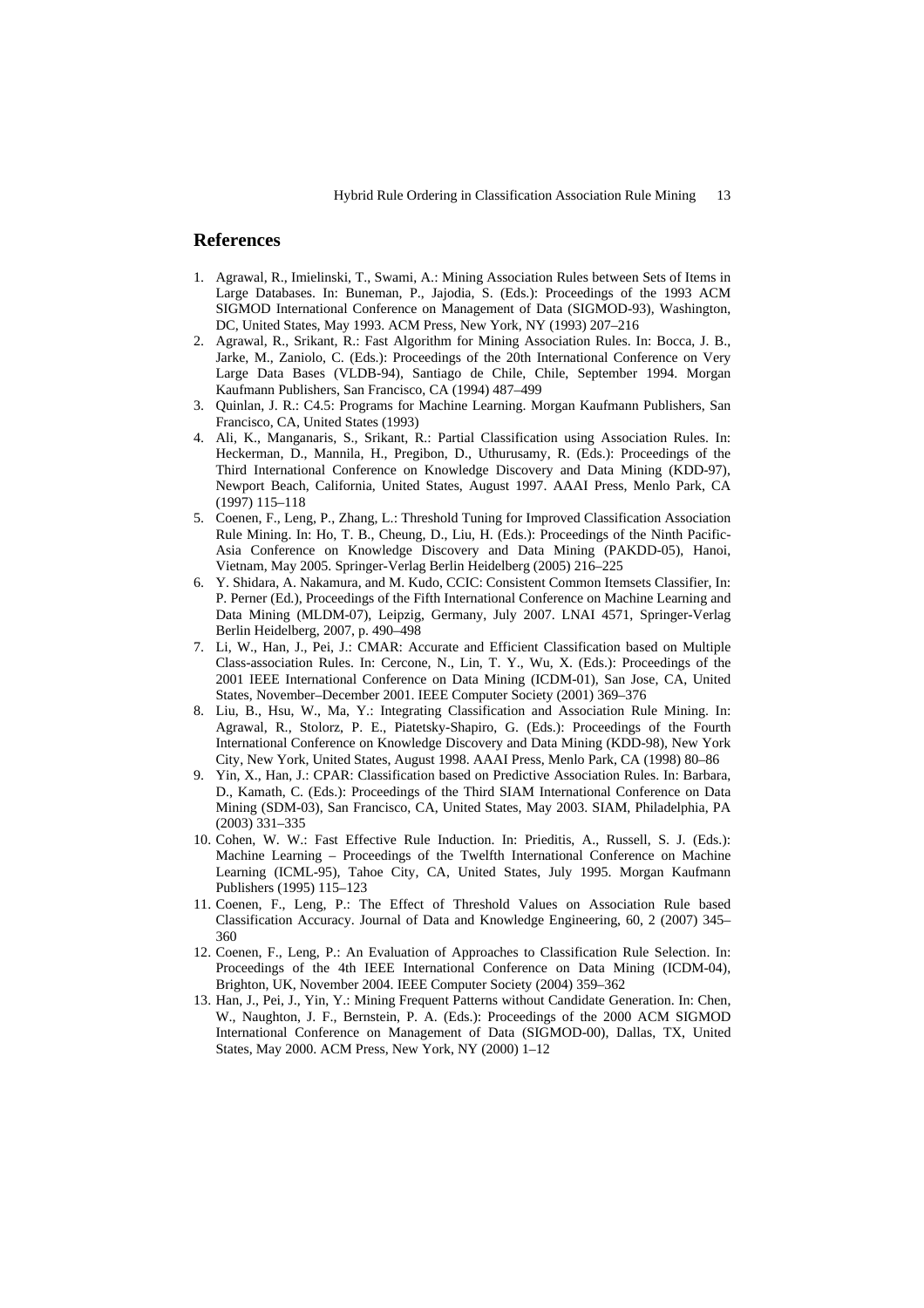- <span id="page-13-0"></span>14. Coenen, F., Leng, P., Ahmed, S.: Data Structure for Association Rule Mining: T-trees and P-trees. IEEE Transactions on Knowledge and Data Engineering, 16, 6 (2004) 774–778
- <span id="page-13-1"></span>15. Coenen, F., Leng, P., Goulbourne, G.: Tree Structures for Mining Association Rules. Journal of Data Mining and Knowledge Discovery, 8, 1 (2004) 25–51
- <span id="page-13-2"></span>16. Rymon, R.: Search through Systematic Set Enumeration. In: Nebel, B., Rich, C., Swartout, W. R. (Eds.): Proceedings of the Third International Conference on Principles of Knowledge Representation and Reasoning (KR-92), Cambridge, MA, United States, October 1992. Morgan Kaufmann Publishers (1992) 539–550
- <span id="page-13-3"></span>17. Quinlan, J. R., Cameron-Jones, R. M.: FOIL: A Midterm Report. In: Brazdil, R. (Ed.): Proceedings of the 1993 European Conference on Machine Learning (ECML-93), Vienna, Austria, April 1993. Springer (1993) 3–20
- <span id="page-13-4"></span>18. Lavrac, N., Flach, P., Zupan, B.: Rule Evaluation Measures: A Unifying View. In: Dzeroski, S., Flach, P. A. (Eds.): Proceedings of the 9th International Workshop on Inductive Logic Programming (ILP-99), Bled, Slovenia, June 1999. Springer (1999) 174– 185
- <span id="page-13-5"></span>19. Delgado, M., Martin-Bautista, M. J., Sanchez, D., Vila, M. A.: Mining Text Data: Special Features and Patterns. In: Hand, D. J., Adams, N. M., Bolton, R. J. (Eds.): Pattern Detection and Discovery – Proceedings of ESF Exploratory Workshop, London, United Kingdom, September 2002. Springer-Verlag (2002) 140–153
- <span id="page-13-6"></span>20. Thabtah, F., Cowling, P., Peng, Y.: The Impact of Rule Ranking on the Quality of Associative Classifiers. In: Bramer, M., Coenen, F., Allen, T. (Eds.): Research and Development in Intelligent Systems XXII – Proceedings of AI-2005, the Twenty-fifth SGAI International Conference on Innovative Techniques and Applications of Artificial Intelligence (AI-05), Cambridge, United Kingdom, December 2005. Springer-Verlag London Limited (2006) 277–287
- <span id="page-13-7"></span>21. Clark, P., Boswell, R.: Rule Induction with CN2: Some Recent Improvement. In: Kodratoff, Y. (Ed.): Proceedings of the Fifth European Working Session on Learning (EWSL-91), Porto, Portugal, March 1991. Springer-Verlag Berlin (1991) 111–116
- <span id="page-13-8"></span>22. Moore, D. S., McCabe, G. P.: Introduction to the Practice of Statistics (Third Edition). W. H. Freeman and Company, United States (1998)
- <span id="page-13-9"></span>23. Y. J. Wang, Q. Xin, and F. Coenen, A Novel Rule Ordering Approach in Classification Association Rule Mining, In: P. Perner (Ed.), Proceedings of the Fifth International Conference on Machine Learning and Data Mining (MLDM-07), Leipzig, Germany, July 2007. LNAI 4571, Springer-Verlag Berlin Heidelberg, 2007, p. 339–348
- <span id="page-13-10"></span>24. Coenen, F.: The LUCS-KDD Discretised/Normalised ARM and CARM Data Library. Department of Computer Science, The University of Liverpool, UK (2003) http://www.csc.liv.ac.uk/~frans/KDD/Software/LUCS-KDD-DN
- <span id="page-13-11"></span>25. Blake, C. L., Merz, C. J.: UCI Repository of Machine Learning Databases. Department of Information and Computer Science, University of California, Irvine, CA, United States (1998) http://www.ics.uci.edu/~mlearn/MLRepository.html

## **Vitae**

**Yanbo J. Wang** is a Ph.D. candidate in the Department of Computer Science at the University of Liverpool, UK. Recently he has started a postdoctoral position in the School of Computer Science & National Centre for Text Mining at the University of Manchester, UK. In 2003, he was awarded a Bachelor of Administrative Studies with Honours, in Information Technology, by York University, Canada. Currently Yanbo serves as an associate editor for the book series of Advances in Knowledge Communities and Social Networks, IGI Global, Hershey, PA, USA.